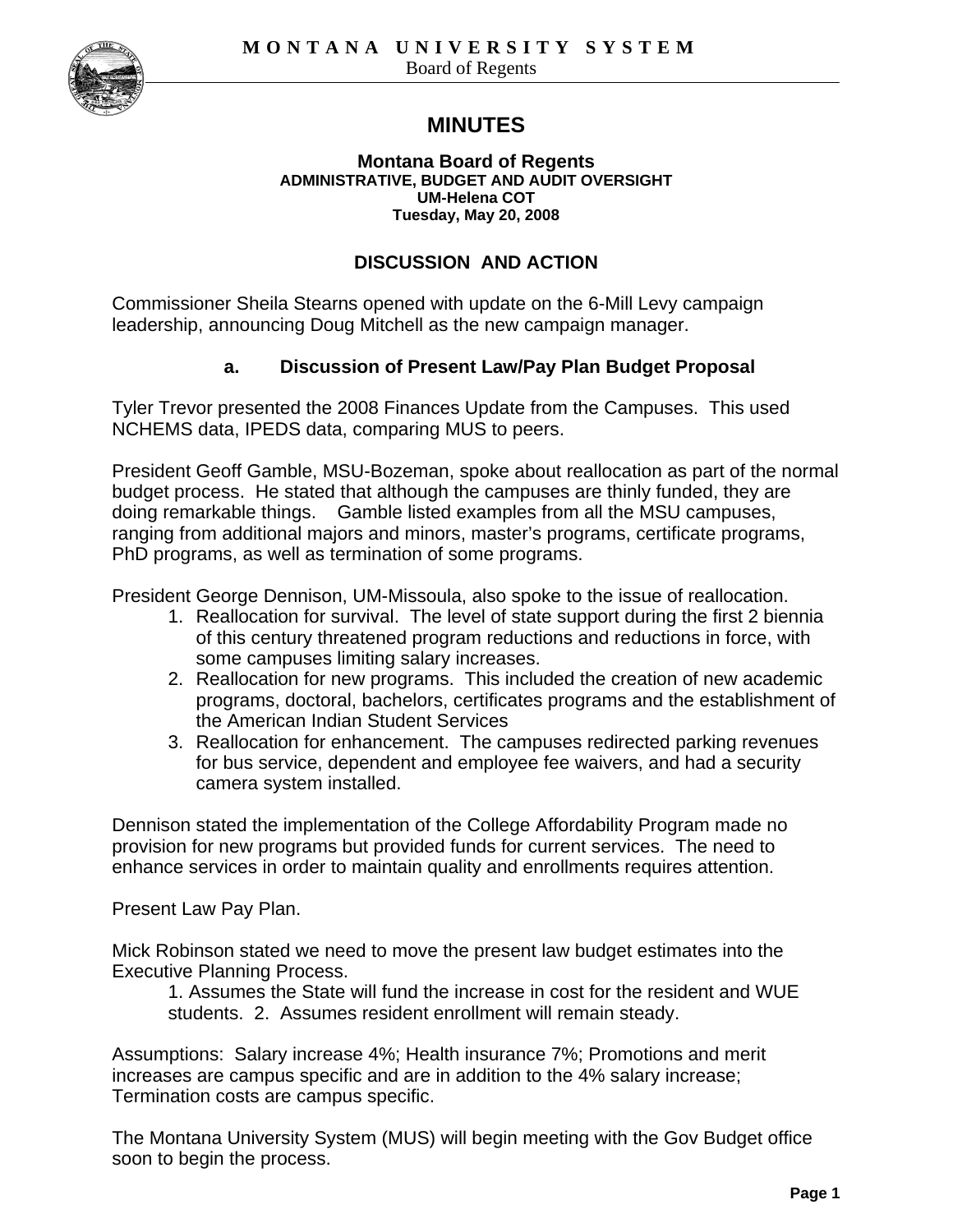The regents expressed interest in the proposals in response to the governor's 20X10 Project.

Regent Taylor asked if O&M projected costs – remembering that buildings that were built with special funds, with the agreement that the O&M would not be funded by the state.

Mr. Robinson stated there was a process that addressed Regent Taylor's concern of making sure the agreements would be followed for buildings that were built from funding sources other than State funding, with the agreement that O&M costs would also need to be derived from other funding sources.

75% of costs are for personal services on the campuses. Expenditures are increasing 5.3%, with a total increase of \$21.5 M for the first year of the biennium. There is a total increase of \$ 62,675.046 for the biennial present law request. Mr. Robinson stated there would be a consistent process for all the campuses. There will be a similar process for the 5 agencies. Federal appropriations have not and most likely will not increase.

Discussion:

- Agreement made with the Ag Task Force regarding the way to fund the overhead of MSU.
- The agencies also have the opportunity to meet with the Governor's Budget Office.

## **b. Discussion of MUS Long Range Building Priorities**

Mick Robinson explained the Long Range Building Program Recommended priorities for the 2011 biennium. Each campus has a detailed list of deferred maintenance projects. Robinson also showed a listing of campus requests for spending authority. Mr. Robinson explained MUS has \$89 M on the LRBP list, and to understand this total may not be funded.

Mr. Robinson explained the MUS energy conservation projects and explained it may take capital investments in order to achieve the 20X10 goals.

### **c. Discussion of MUS Initiatives**

Mr. Robinson explained the presentation of the MUS Initiatives, Montana University System Biennial Budget Planning – 2010 – 2011. Initiatives were taken from the strategic plan:

Proposed Priorities:

- Full funding of Present Law Adjustments & Pay Plan.
- Initiatives (taken from the strategic plan).

Discussion:

• Results from the Recruitment and Retention Task Force showed that all of the campuses are less than competitive in salaries.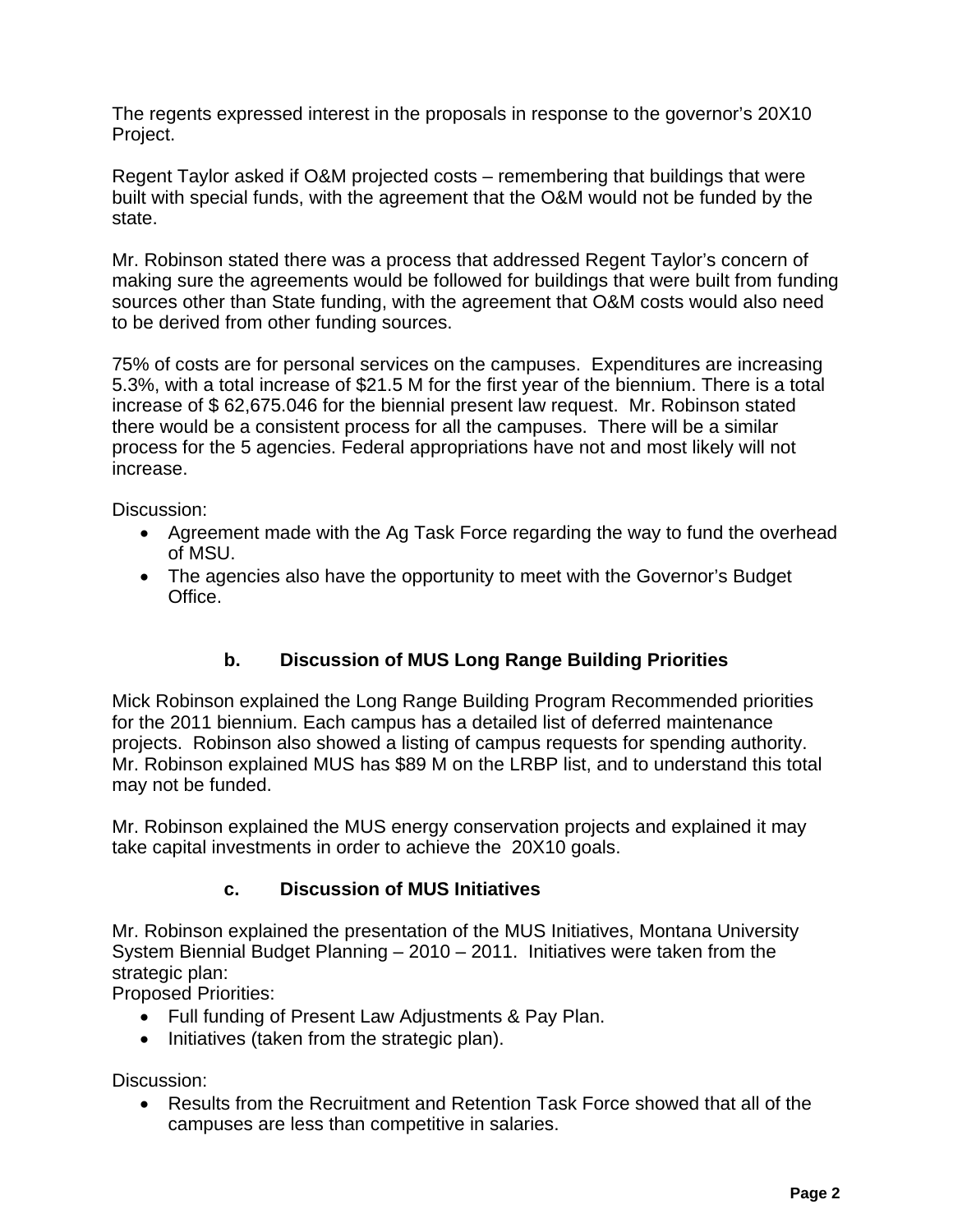- The community colleges have been included in several ways, including the 2% salary pool, the 2-year education priority and the community college budget request.
- The targeted financial aid is specific in purpose. The intent is to encourage those who have not participated in higher education to now do so and to consider attending a two-year institution for the first 2 years of their education, then go on to the four year campuses.

Commissioner Stearns stated the legislative interim committee made a trip to UM to look at research programs. The legislators expressed a real interest in the number of people campuses' research is able to employ with their businesses. OCHE supportive of the initiatives.

Commissioner Stearns explained the Taylor Plan is a non-for-profit business that would like to have the State invest money into their plan, then provide financial aid for students.

Regent Christian requested additional information on the affects of treating graduate non-resident student as resident students; the impact on the state, the system and positive cash-flow.

Commissioner Stearns responded that OCHE and the campuses would get information on the WUE and WICHE students, and pointed out that the research graduate students are earning low wages, yet producing impressive and outstanding work with their research.

Mr. Robinson explained the OCHE proposed initiatives.

President Jim Cargill explained the student management system for the community colleges would enable them to advise and track the students more effectively.

Dennison and Gamble explained the UM and MSU initiatives of the campuses, with much emphasis on student retention and success.

Regent Barrett stated the Board of Regents need to determine what percentage of tuition should fund the initiatives.

Commissioner Stearns said the campus executives need some flexibility in the reallocation of funds.

Mr. Robinson stated the MUS was in a better position now as compared to 2 years ago and cautioned the campuses to be careful about tuition increases.

Regent Christian stressed the importance of quality, balancing it with the present law adjustments.

Regent Barrett recommended the Budget Committee continue to work on the initiatives and budget prior to the May BOR meeting in order to provide recommendations at the May BOR meeting.

Public Comment: